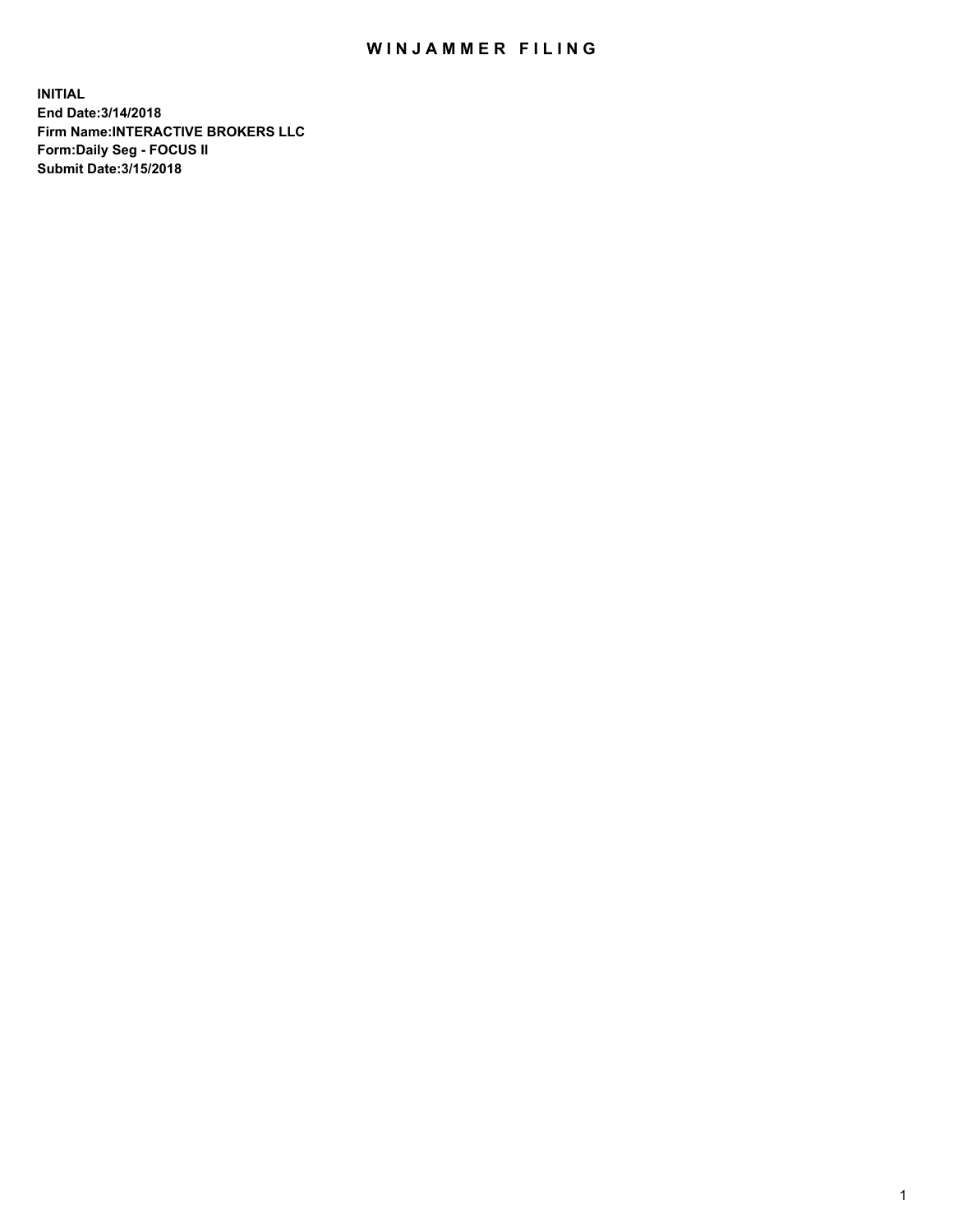## **INITIAL End Date:3/14/2018 Firm Name:INTERACTIVE BROKERS LLC Form:Daily Seg - FOCUS II Submit Date:3/15/2018 Daily Segregation - Cover Page**

| Name of Company<br><b>Contact Name</b><br><b>Contact Phone Number</b><br><b>Contact Email Address</b>                                                                                                                                                                                                                          | <b>INTERACTIVE BROKERS LLC</b><br><b>James Menicucci</b><br>203-618-8085<br>jmenicucci@interactivebrokers.c<br>om |
|--------------------------------------------------------------------------------------------------------------------------------------------------------------------------------------------------------------------------------------------------------------------------------------------------------------------------------|-------------------------------------------------------------------------------------------------------------------|
| FCM's Customer Segregated Funds Residual Interest Target (choose one):<br>a. Minimum dollar amount: ; or<br>b. Minimum percentage of customer segregated funds required:% ; or<br>c. Dollar amount range between: and; or<br>d. Percentage range of customer segregated funds required between: % and %.                       | $\overline{\mathbf{0}}$<br>0<br>155,000,000 245,000,000<br>00                                                     |
| FCM's Customer Secured Amount Funds Residual Interest Target (choose one):<br>a. Minimum dollar amount: ; or<br>b. Minimum percentage of customer secured funds required:%; or<br>c. Dollar amount range between: and; or<br>d. Percentage range of customer secured funds required between: % and %.                          | $\overline{\mathbf{0}}$<br>0<br>80,000,000 120,000,000<br>00                                                      |
| FCM's Cleared Swaps Customer Collateral Residual Interest Target (choose one):<br>a. Minimum dollar amount: ; or<br>b. Minimum percentage of cleared swaps customer collateral required:% ; or<br>c. Dollar amount range between: and; or<br>d. Percentage range of cleared swaps customer collateral required between:% and%. | $\overline{\mathbf{0}}$<br>$\overline{\mathbf{0}}$<br>00<br>0 <sub>0</sub>                                        |

Attach supporting documents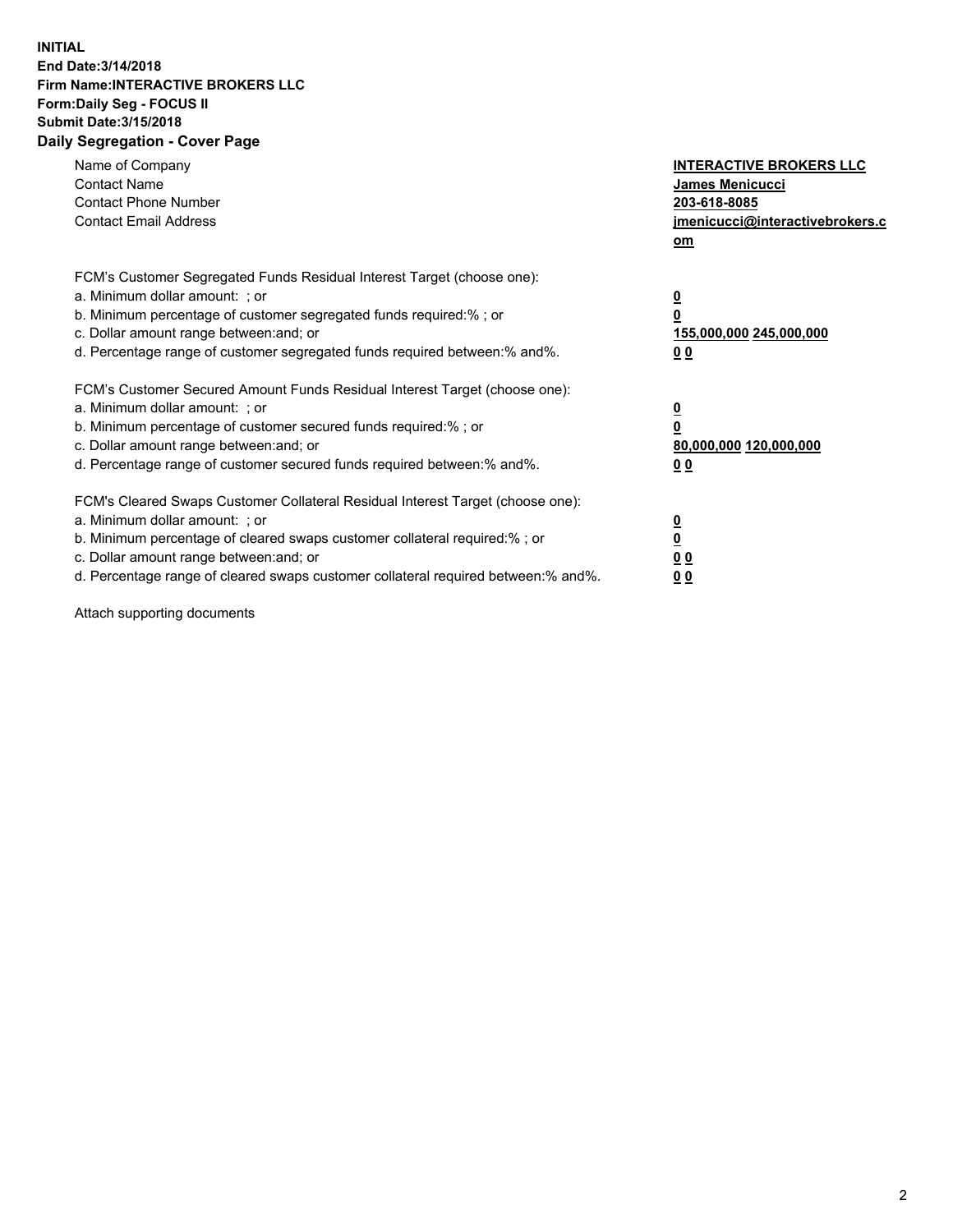## **INITIAL End Date:3/14/2018 Firm Name:INTERACTIVE BROKERS LLC Form:Daily Seg - FOCUS II Submit Date:3/15/2018 Daily Segregation - Secured Amounts**

|     | Daily Segregation - Secured Amounts                                                         |                                   |
|-----|---------------------------------------------------------------------------------------------|-----------------------------------|
|     | Foreign Futures and Foreign Options Secured Amounts                                         |                                   |
|     | Amount required to be set aside pursuant to law, rule or regulation of a foreign            | $0$ [7305]                        |
|     | government or a rule of a self-regulatory organization authorized thereunder                |                                   |
| 1.  | Net ledger balance - Foreign Futures and Foreign Option Trading - All Customers             |                                   |
|     | A. Cash                                                                                     | 438, 116, 512 [7315]              |
|     | B. Securities (at market)                                                                   | $0$ [7317]                        |
| 2.  | Net unrealized profit (loss) in open futures contracts traded on a foreign board of trade   | 4,853,722 [7325]                  |
| 3.  | Exchange traded options                                                                     |                                   |
|     | a. Market value of open option contracts purchased on a foreign board of trade              | 322,344 [7335]                    |
|     | b. Market value of open contracts granted (sold) on a foreign board of trade                | -49,043 [7337]                    |
| 4.  | Net equity (deficit) (add lines 1.2. and 3.)                                                | 433,536,091 [7345]                |
| 5.  | Account liquidating to a deficit and account with a debit balances - gross amount           | 2,650 [7351]                      |
|     | Less: amount offset by customer owned securities                                            | 0 [7352] 2,650 [7354]             |
| 6.  | Amount required to be set aside as the secured amount - Net Liquidating Equity              | 433,538,741 [7355]                |
|     | Method (add lines 4 and 5)                                                                  |                                   |
| 7.  | Greater of amount required to be set aside pursuant to foreign jurisdiction (above) or line | 433,538,741 [7360]                |
|     | 6.                                                                                          |                                   |
|     | FUNDS DEPOSITED IN SEPARATE REGULATION 30.7 ACCOUNTS                                        |                                   |
| 1.  | Cash in banks                                                                               |                                   |
|     | A. Banks located in the United States                                                       | 76,758,792 [7500]                 |
|     | B. Other banks qualified under Regulation 30.7                                              |                                   |
| 2.  | <b>Securities</b>                                                                           | 0 [7520] 76,758,792 [7530]        |
|     |                                                                                             |                                   |
|     | A. In safekeeping with banks located in the United States                                   | 363,151,495 [7540]                |
| 3.  | B. In safekeeping with other banks qualified under Regulation 30.7                          | 0 [7560] 363,151,495 [7570]       |
|     | Equities with registered futures commission merchants                                       |                                   |
|     | A. Cash                                                                                     | $0$ [7580]                        |
|     | <b>B.</b> Securities                                                                        | $0$ [7590]                        |
|     | C. Unrealized gain (loss) on open futures contracts                                         | $0$ [7600]                        |
|     | D. Value of long option contracts                                                           | $0$ [7610]                        |
|     | E. Value of short option contracts                                                          | 0 [7615] 0 [7620]                 |
| 4.  | Amounts held by clearing organizations of foreign boards of trade                           |                                   |
|     | A. Cash                                                                                     | $0$ [7640]                        |
|     | <b>B.</b> Securities                                                                        | $0$ [7650]                        |
|     | C. Amount due to (from) clearing organization - daily variation                             | $0$ [7660]                        |
|     | D. Value of long option contracts                                                           | $0$ [7670]                        |
|     | E. Value of short option contracts                                                          | 0 [7675] 0 [7680]                 |
| 5.  | Amounts held by members of foreign boards of trade                                          |                                   |
|     | A. Cash                                                                                     | 122,330,453 [7700]                |
|     | <b>B.</b> Securities                                                                        | $0$ [7710]                        |
|     | C. Unrealized gain (loss) on open futures contracts                                         | 4,873,071 [7720]                  |
|     | D. Value of long option contracts                                                           | 322,344 [7730]                    |
|     | E. Value of short option contracts                                                          | -49,043 [7735] 117,730,683 [7740] |
| 6.  | Amounts with other depositories designated by a foreign board of trade                      | 0 [7760]                          |
| 7.  | Segregated funds on hand                                                                    | $0$ [7765]                        |
| 8.  | Total funds in separate section 30.7 accounts                                               | 557,640,970 [7770]                |
| 9.  | Excess (deficiency) Set Aside for Secured Amount (subtract line 7 Secured Statement         | 124,102,229 [7380]                |
|     | Page 1 from Line 8)                                                                         |                                   |
| 10. | Management Target Amount for Excess funds in separate section 30.7 accounts                 | 80,000,000 [7780]                 |
| 11. | Excess (deficiency) funds in separate 30.7 accounts over (under) Management Target          | 44,102,229 [7785]                 |
|     |                                                                                             |                                   |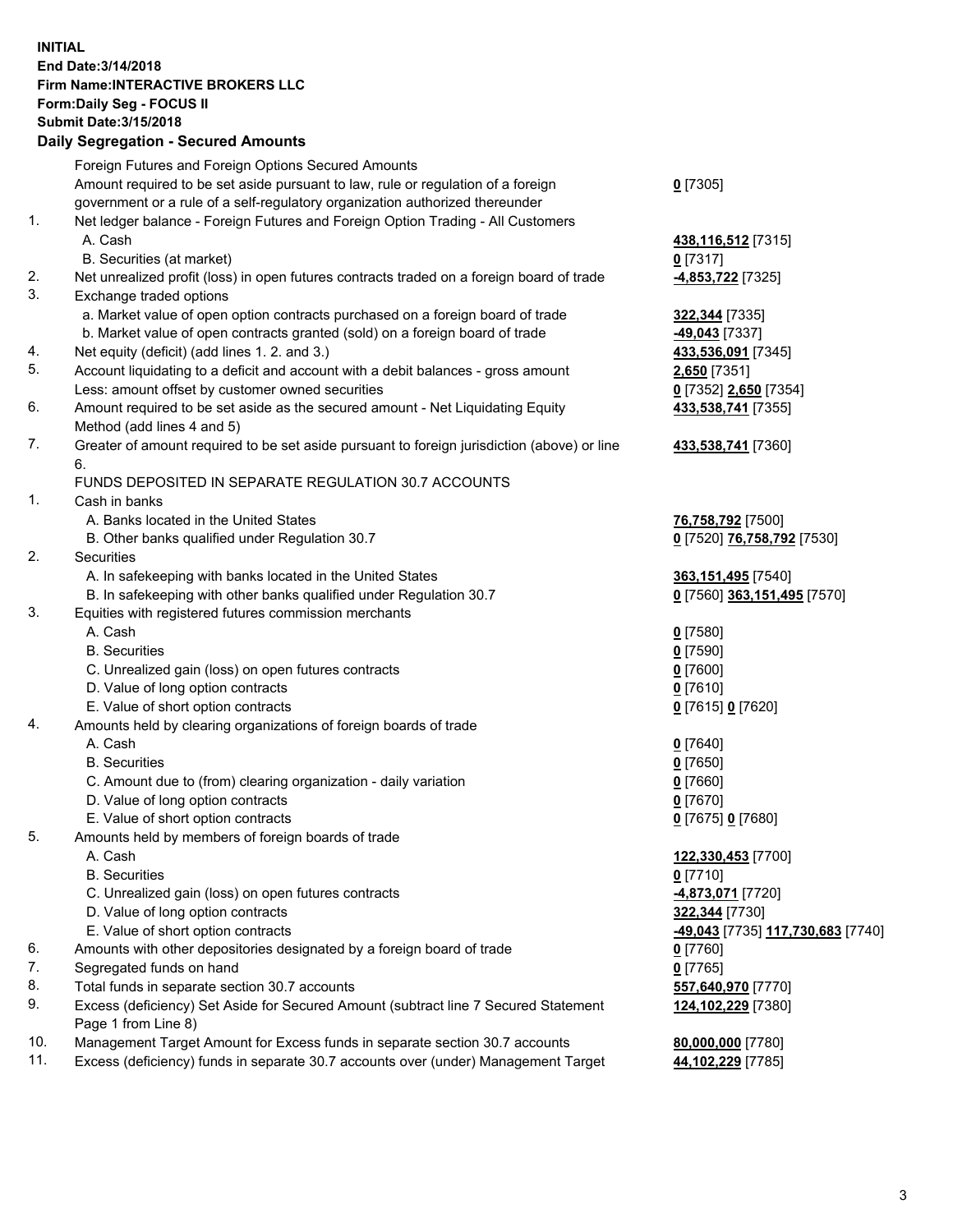**INITIAL End Date:3/14/2018 Firm Name:INTERACTIVE BROKERS LLC Form:Daily Seg - FOCUS II Submit Date:3/15/2018 Daily Segregation - Segregation Statement** SEGREGATION REQUIREMENTS(Section 4d(2) of the CEAct) 1. Net ledger balance A. Cash **4,231,848,477** [7010] B. Securities (at market) **0** [7020] 2. Net unrealized profit (loss) in open futures contracts traded on a contract market **10,236,725** [7030] 3. Exchange traded options A. Add market value of open option contracts purchased on a contract market **251,090,588** [7032] B. Deduct market value of open option contracts granted (sold) on a contract market **-224,668,945** [7033] 4. Net equity (deficit) (add lines 1, 2 and 3) **4,268,506,845** [7040] 5. Accounts liquidating to a deficit and accounts with debit balances - gross amount **298,505** [7045] Less: amount offset by customer securities **0** [7047] **298,505** [7050] 6. Amount required to be segregated (add lines 4 and 5) **4,268,805,350** [7060] FUNDS IN SEGREGATED ACCOUNTS 7. Deposited in segregated funds bank accounts A. Cash **675,690,852** [7070] B. Securities representing investments of customers' funds (at market) **2,690,470,815** [7080] C. Securities held for particular customers or option customers in lieu of cash (at market) **0** [7090] 8. Margins on deposit with derivatives clearing organizations of contract markets A. Cash **20,443,915** [7100] B. Securities representing investments of customers' funds (at market) **1,073,631,956** [7110] C. Securities held for particular customers or option customers in lieu of cash (at market) **0** [7120] 9. Net settlement from (to) derivatives clearing organizations of contract markets **-12,105,637** [7130] 10. Exchange traded options A. Value of open long option contracts **251,063,284** [7132] B. Value of open short option contracts **-224,659,907** [7133] 11. Net equities with other FCMs A. Net liquidating equity **0** [7140] B. Securities representing investments of customers' funds (at market) **0** [7160] C. Securities held for particular customers or option customers in lieu of cash (at market) **0** [7170] 12. Segregated funds on hand **0** [7150] 13. Total amount in segregation (add lines 7 through 12) **4,474,535,278** [7180] 14. Excess (deficiency) funds in segregation (subtract line 6 from line 13) **205,729,928** [7190] 15. Management Target Amount for Excess funds in segregation **155,000,000** [7194]

16. Excess (deficiency) funds in segregation over (under) Management Target Amount Excess

**50,729,928** [7198]